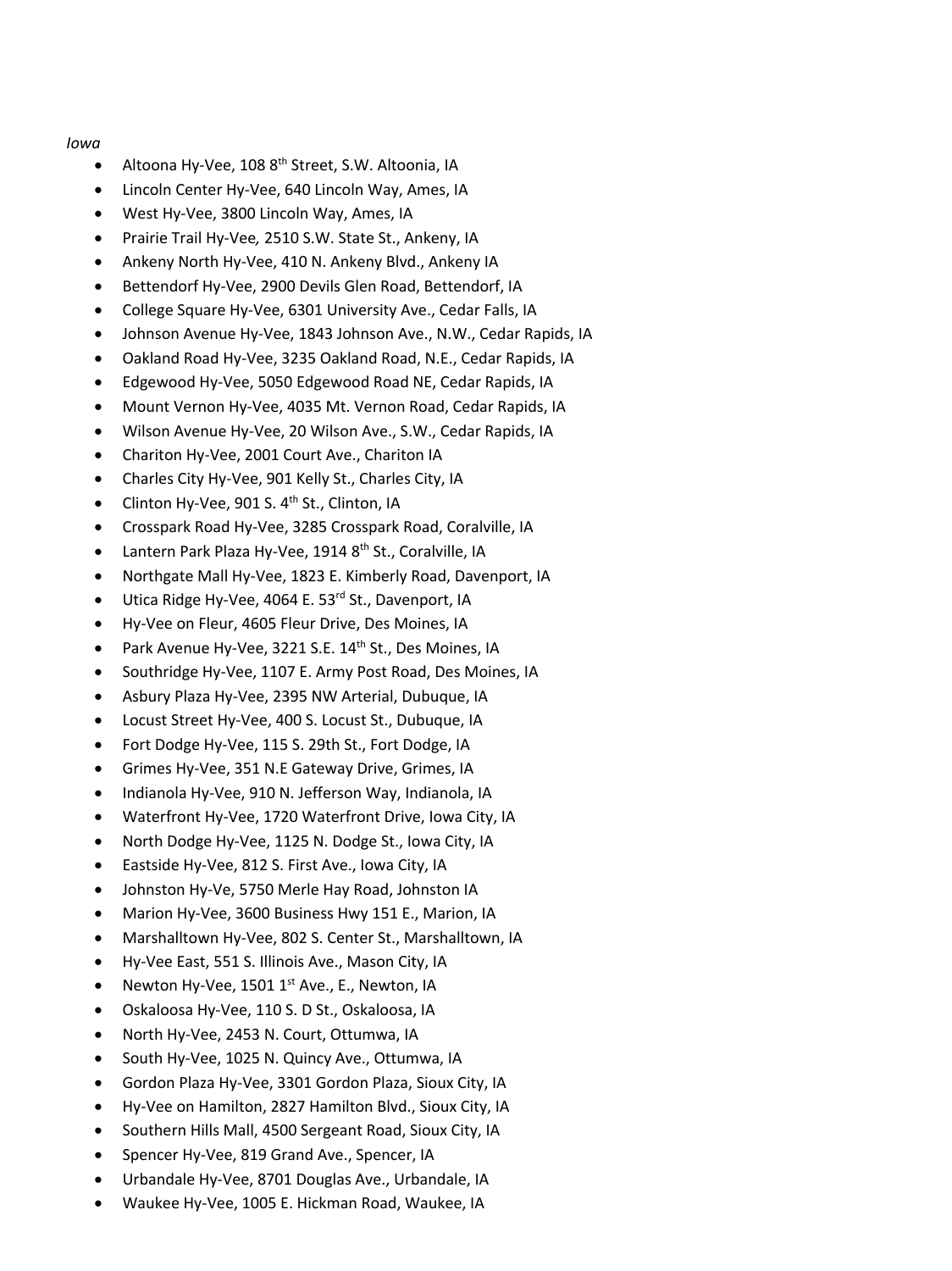- Waverly Hy-Vee,  $1311$  4<sup>th</sup> St., S.W., Waverly, IA
- Valley West Hy-Vee, 1700 Valley West Drive, West Des Moines, IA
- Grand Avenue Hy-Vee, 1990 Grand Ave., West Des Moines, IA
- West Lakes Hy-Vee, 1725 Jordan Creek Pkwy, West Des Moines, IA
- Mills Civic Hy-Vee, 555 S.  $51<sup>st</sup>$  St., West Des Moines, IA
- Windsor Heights Hy-Vee, 7101 University Ave., Windsor Heights, IA

# *Illinois*

- Bloomington Hy-Vee, 1403 N. Veterans Parkway, Bloomington, IL
- Milan Hy-Vee, 201 W. 10th Ave., Milan, IL
- Hy-Vee on Avenue of the Cities, 4218 Avenue of the Cities, Moline, IL
- Sheridan Village Hy-Vee, 4125 Sheridan Road, Peoria, IL
- Grand Prairie Hy-Vee, 7610 N. Orange Prairie Road, Peoria, IL
- Peru Hy-Vee, 1651 Midtown Road, Peru, IL
- Hy-Vee on Harrison, 1400 Harrison St., Quincy, IL
- Hy-Vee on Broadway, 3700 Broadway St., Quincy, IL
- Rock Island Hy-Vee, 2930 18<sup>th</sup> Ave., Rock Island, IL
- Silvis Hy-Vee, 2001  $5<sup>th</sup>$  St., Silvis, IL
- Springfield Hy-Vee, 2115 S. MacArthur Blvd., Springfield, IL
- Sycamore Hy-Vee, 2700 DeKalb Ave., Sycamore, IL

# *Kansas*

- Lawrence Hy-Vee, 3504 Clinton Parkway, Lawrence, KS
- Lenexa Hy-Vee, 13400 W.  $87<sup>th</sup>$  St., Lenexa, KS
- Manhattan Hy-Vee, 601 Third Place, Manhattan, KS
- Mission Hy-Vee, 6655 Martway St., Mission, KS
- Ridgeview Hy-Vee, 18101 W. 119th St., Olathe, KS
- $\bullet$  151<sup>st</sup> Street Hy-Vee, 14955 W. 151<sup>st</sup> St., Olathe, KS
- 95<sup>th</sup> Street Hy-Vee, 8501 W. 95<sup>th</sup> St., Overland Park, KS
- Overland Park South Hy-Vee, 8900 W. 135<sup>th</sup> St., Overland Park, KS
- Prairie Village Hy-Vee, 7620 State Line Road, Prairie Village, KS
- Shawnee Hy-Vee 13550 W. 63rd St., Shawnee, KS
- Topeka Hy-Vee, 2951 S.W. Wanamaker Road, Topeka, KS

# *Minnesota*

- Albert Lea Hy-Vee, 2708 Bridge Ave., Albert Lea, MN
- Austin Hy-Vee, 1307  $18<sup>th</sup>$  Ave., N.W., Austin, MN
- Brooklyn Park Hy-Vee, 9409 Zane Ave. N., Brooklyn Park, MN
- Cottage Grove Hy-Vee, 7280 E. Point Douglas Road, S., Cottage Grove, MN
- Eagan Hy-Vee, 1500 Central Park Commons Drive, Eagan, MN
- Faribault Hy-Vee, 1920 Grant St., N.W., Faribault, MN
- Lakeville Hy-Vee, 16150 Pilot Knob Road, Lakeville, MN
- Hilltop Hy-Vee, 2010 Adams St., Mankato, MN
- Maple Grove Hy-Vee, 18755 70<sup>th</sup> Way, N., Maple Grove, MN
- Maplewood Hy-Vee, 2501 White Bear Ave., Maplewood, MN
- Marshall Hy-Vee, 900 E. Main St., Marshall, MN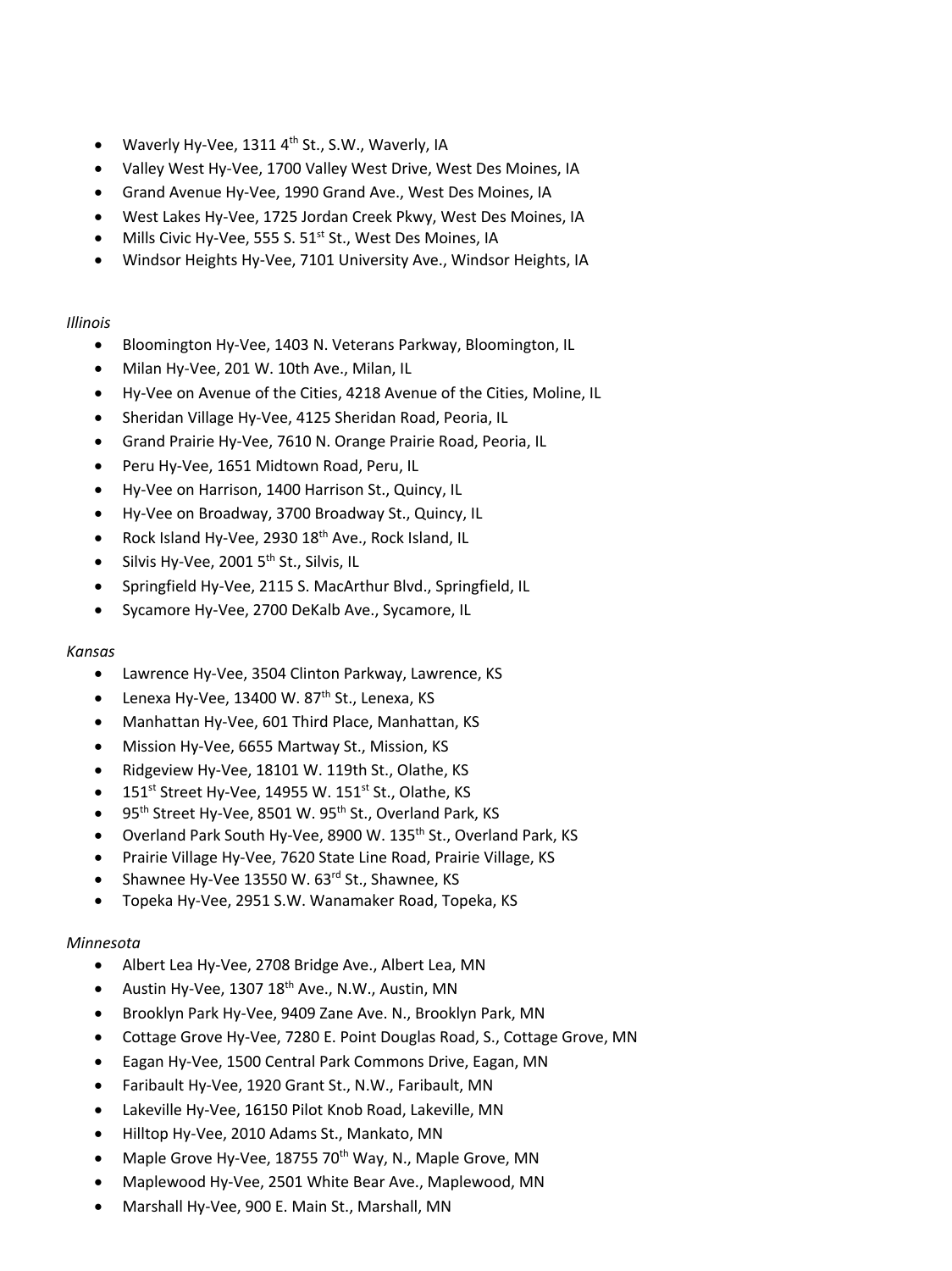- New Hope Hy-Vee, 8200 42nd Ave. N., New Hope, MN
- Oakdale Hy-Vee, 7180 10th St. N., Oakdale, MN
- Owatonna Hy-Vee, 1620 S. Cedar Ave., Owatonna, MN
- Robbinsdale Hy-Vee, 3505 Bottineau Blvd., Robbinsdale, MN
- Crossroads Hy-Vee, 500 Crossroads Drive, S.W., Rochester, MN
- $\bullet$  37<sup>th</sup> Street Hy-Vee, 500 37<sup>th</sup> St., N.W., Rochester, MN
- **•** Barlow Hy-Vee, 1315  $6<sup>th</sup>$  St., Rochester, MN
- West Circle Hy-Vee, 4221 W. Circle Drive NW, Rochester, MN
- Savage Hy-Vee, 6150 Egan Drive, Savage, MN
- Shakopee Hy-Vee, 1451 Adams St., S., Shakopee, MN
- Spring Lake Park Hy-Vee, 8155 Hwy. 65, N.E., Spring Lake Park, MN
- Winona Hy-Vee, 1475 W. Service Drive, Winona, MN

### *Missouri*

- Belton Hy-Vee, 1307 E. North Ave., Belton, MO
- Blue Springs Hy-Vee, 625 W. 40 Highway, Blue Springs, MO
- West Broadway Hy-Vee, 3100 W. Broadway, Columbia, MO
- Rock Bridge Hy-Vee, 405 E. Nifong Blvd., Columbia, MO
- Conley Road Hy-Vee, 25 Conley Road, Columbia, MO
- West Broadway Hy-Vee, 3100 West Broadway, Columbia, MO
- Gladstone Hy-Vee, 7117 North Prospect Ave., Gladstone, MO
- 23<sup>rd</sup> Street Hy-Vee, 1525 E. 23<sup>rd</sup> St. S., Independence, MO
- Noland Road Hy-Vee, 4545 S. Noland Road, Independence, MO
- Jefferson City Hy-Vee, 3721 W. Truman Blvd., Jefferson City, MO
- Barry Road Hy-Vee, 8301 N. St. Clair Ave., Kansas City, MO
- 64th Street Hy-Vee, 5330 NW 64th St., Kansas City, MO
- Lee's Summit East Hy-Vee, 301 N.E. Rice Road, Lee's Summit, MO
- Lee's Summit West Hy-Vee, 310 S.W. Ward Road, Lee's Summit, MO
- Liberty Hy-Vee, 109 N. Blue Jay Drive, Liberty, MO
- Raytown Hy-Vee, 9400 E. 350 Hwy., Raytown, MO
- Springfield Hy-Vee, 1720 W. Battlefield Road, Springfield, MO
- St. Joseph Hy-Vee, 201 N. Belt Highway, St. Joseph, MO

# *Nebraska*

- Grand Island Hy-Vee, 115 Wilmar Ave., Grand Island, NE
- Kearney Hy-Vee, 5212 3<sup>rd</sup> Ave., Kearney, NE
- O Street Hy-Vee, 5010 O St., Lincoln, NE
- Northern Lights Hy-Vee, 1601 N. 84<sup>th</sup> St., Lincoln, NE
- Williamsburg Hy-Vee, 6001 Village Drive, Lincoln, NE
- Midtown Hy-Vee, 5150 Center St., Omaha, NE
- $\bullet$  180<sup>th</sup> & Q Hy-Vee, 17810 Welch Plaza, Omaha, NE
- Stony Brook Hy-Vee, 14591 Stony Brook Blvd., Omaha, NE
- 156th & Maple Hy-Vee, 3410 N. 156th St., Omaha, NE
- $\bullet$  180<sup>th</sup> & Pacific Hy-Vee, 1000 S. 178<sup>th</sup> St., Omaha, NE
- Linden Market Hy-Vee, 747 N. 132<sup>nd</sup> St., Omaha, NE
- Papillion Hy-Vee, 11650 S. 73<sup>rd</sup> St., Papillion, NE